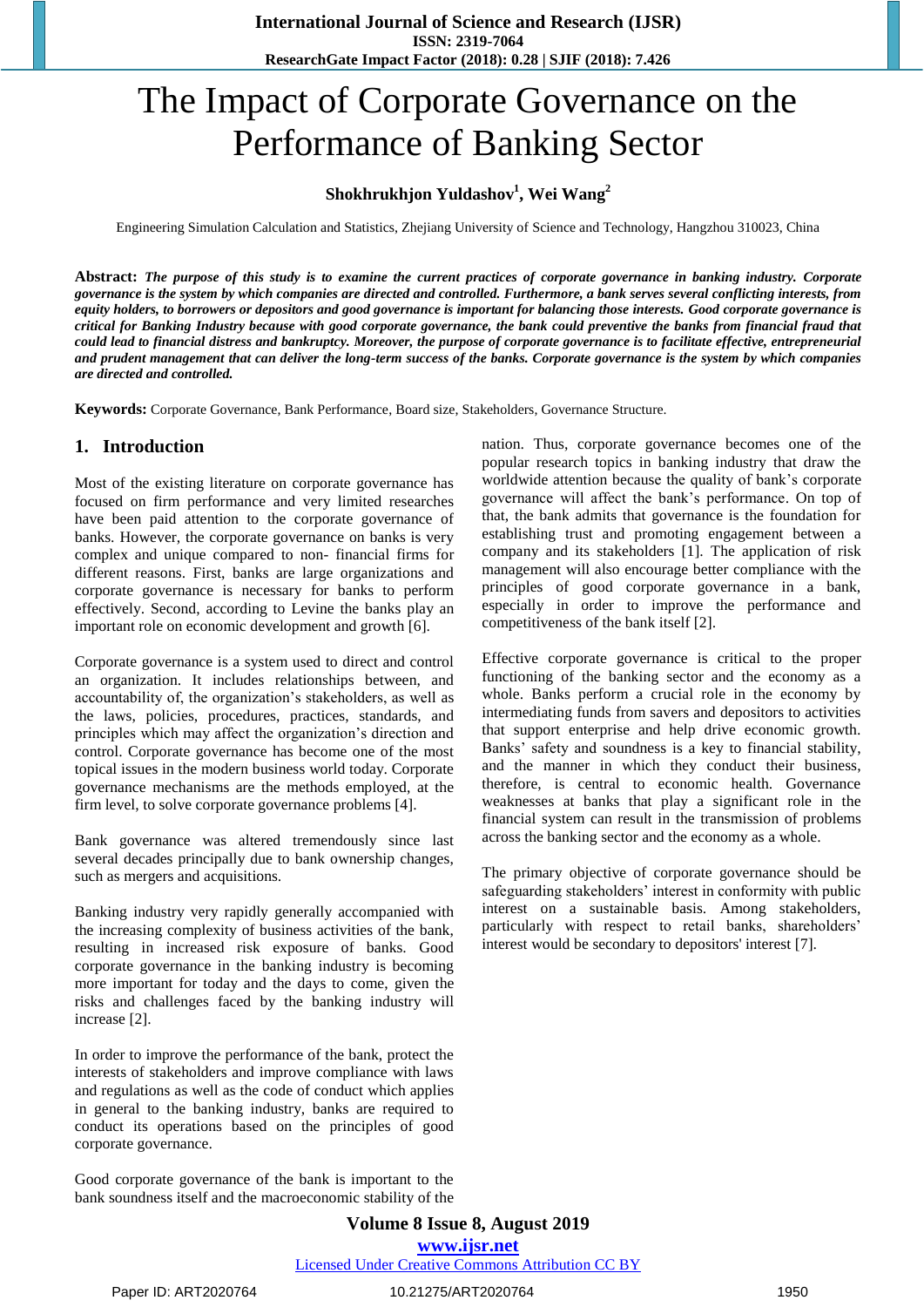#### **CORPORATE GOVERNANCE FRAMEWORK**



Principles for good corporate governance in baking sector

- Transparency: Openness in expressing material and relevant information;
- Accountability: Clarity of function and implementing accountability;
- Responsibility: Bank management conformity with the legislation;
- Independency: Professional banking without influence and pressure;
- Fairness: Fairness and equity in shareholders rights;

# **2. Literature Review**

Bank governance was altered tremendously since last several decades principally due to bank ownership changes, such as mergers and acquisitions.

Corporate governance focuses on the control systems and structures by which managers are held accountable to the bank"s legitimate stakeholders. Traditional finance literature has indicated several mechanisms that help solve corporate governance problems. There is a consensus on the classification of corporate governance mechanisms to two categories: internal and external mechanisms. However, there is a dissension on the contents of each category and the effectiveness of each mechanism [4].

Adams and Mehran have used a sample of 35 publicly traded BHCs in the United States over a period of 1986– 1999 to examine relationships between governance and performance. They too report that board size is positively correlated with performance. Other recent studies attempt to further probe the issue of corporate governance in Asia. Boubakri examine corporate governance features of Asian firms that have been newly privatized. Chinese literature on the topic seems to be more mature as compared to other Asian countries [3].

#### **2.1 Hypothesis Development**

Past research has pointed out that the board of directors and corporate governance in general will tend to play a far more significant role in determining the performance of firms in the banking sector than in industries that are not regulated to that effect. This accrues out of a variety of factors. Primarily, the lack of transparency in the nature of the business exacerbates the information asymmetry in this sector and makes monitoring even more difficult. Further, regulators can always be perceived as additional third-party interveners running after their own interests, making regulation a governance problem rather than an administrative necessity [3].

# **3. The Origin of Corporate Governance Theory**

Good corporate governance of banks requires prudential risk-related regulation and attention to conflicts of interest and competition issues, particularly given the clear information advantage of banks over their retail customers. Banks are prudentially regulated and highly levered compared to other companies and hence bank governance deserves special attention.

Farinha mentions that the term corporate governance is a relatively, although the issues it addresses have been around for much longer, at least since Berle and Means and the even earlier Smith. Berle and Mean, corporate governance is an idea to separate the ownership from control. In early stage of corporate governance development, Berle and Mean"s idea is to separate the power between the state and a wide range of institutions, in order to create a public trust to government"s institutions [1].

In short, corporate governance origin purpose is to prevent principal"s interest through establishes performance monitoring mechanism for the agent. Corporate governance has created in order to ensure the firm performance in line with principal's interest.

#### **3.1 The Various Definition of Corporate Governance**

There is various definition of corporate governance. Cocris and Ungureanu stated that corporate governance is defined and practiced differently throughout the world, depending upon the relative power of owners, managers and providers of capital.

Garvey and Swan describe corporate governance as a corporation"s contract that determines the relationship between firm"s top management and executives. Cotelli states corporate governance as a regulation that determines equity allocation among insiders, including directors, CEOs, executives and other individual. Hart mentions that corporate governance is needed when there is an agency problem or conflict of interest issue; and when that problem could not dealt through a contract. Shleifer and Vishny define corporate governance as the deal to ensure the suppliers of finance to firms will get a return on their investment. Okougbo (2011) offers different definition of corporate governance as a set of process, customs, policies,

# **Volume 8 Issue 8, August 2019 www.ijsr.net**

Licensed Under Creative Commons Attribution CC BY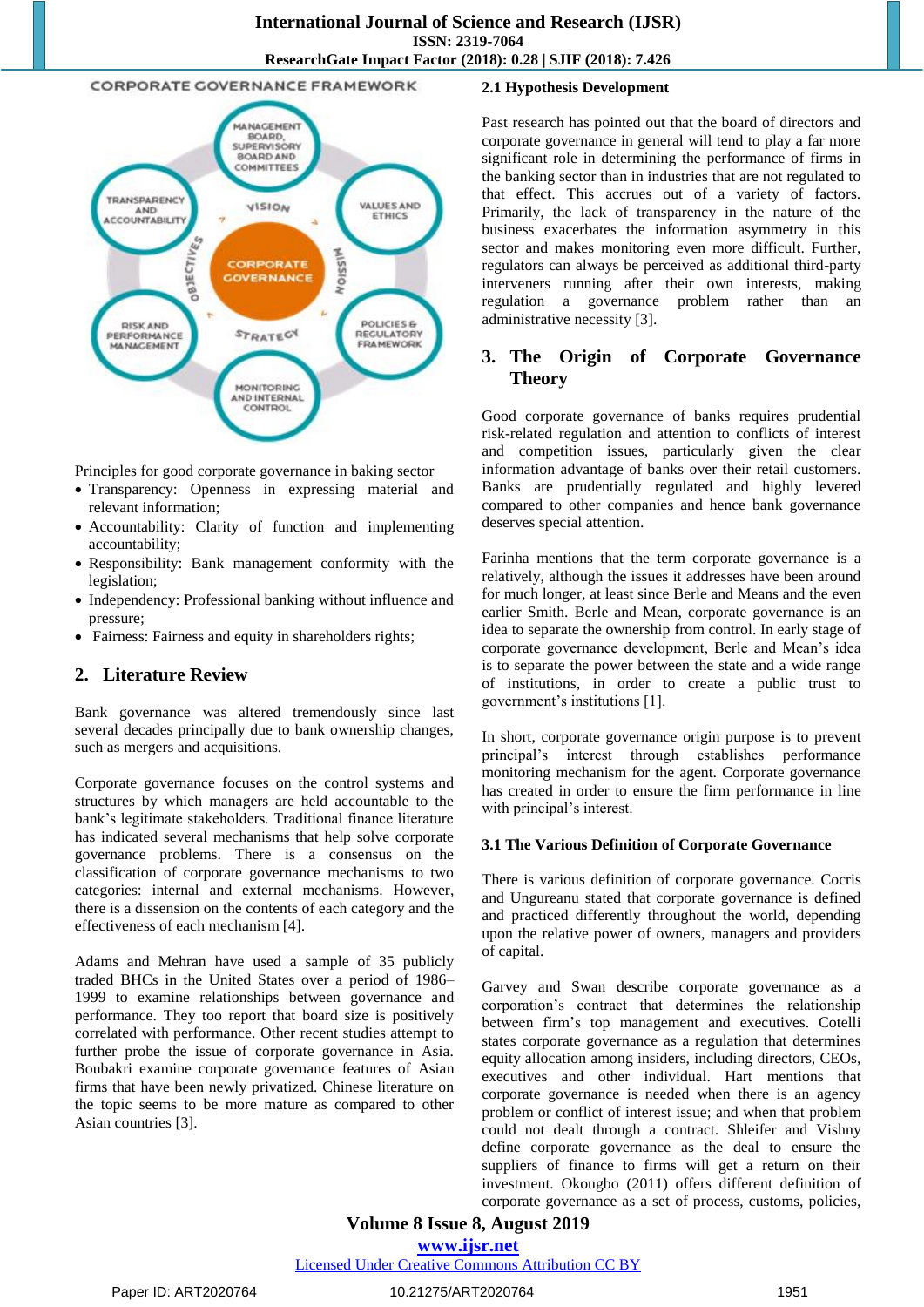laws, and institutions affecting the way in which a corporation is directed, administered, and controlled.

Specifically in banking industry, Basel Committee on Banking Supervision (2015) states the definition of corporate governance as: "A set of relationships between a company"s management, its board, its shareholders and other stakeholders which provides the structure through which the objectives of the company are set, and the means of attaining those objectives and monitoring performance. It helps define the way authority is allocated and how corporate decisions are made [1].

#### **3.2 Corporate Governance Problems of Banks**

The typical principal-agent problem between managers and shareholders exists in every firm. The agency problem of banks however is likely to be particularly acute. Because this problem is raised to a new dimension in many aspects in the banking context, due to a number of institutional characteristics particular to banks [8].

# **3.3 Governance Structure**

The banking governance regulation is might be different from other unregulated firms; therefore the board of directors in banking industry plays a crucial role in its governance structure (Adams and Mehran, 2003). Jensen and Meckling (1976) on Adams and Mehran (2003) argue that board structure, ownership structure, and compensation structure are determined by one an another as well as by range of variables, such as risk, real and financial assets, cash flow, firm size and regulation. Financial risk is a key factor for improving corporate governance in banking industry; furthermore, Ungureanu suggests that banks must set their corporate objectives and risk profile with the aim of protecting banks in all aspects [1].

The purpose of governance mechanism is to overcome the information asymmetric problem that requires a higher disclosure of information to their shareholders and creditors. The potential of information asymmetric problem is higher on banking industry compare with other industries. Therefore, banks develop monitoring and controlling mechanism based on its governance mechanism.

# **3.4 International Corporate Governance Regulations**

In addition to each country's national accounting and auditing standards and principles, there are international standards and principles that may be applied in many countries as follows: 1- The U.S. GAAP and European IFRS which allow managers various methods to choose from regarding their recognition of financial reporting elements. However, in order to make their bank performance look better than what it really is, the managers may abuse such choice advantage and thereby increase the information risk for users through falsification of values, concealing fraud, or hiding important information that should be disclosed; and 2- The Basel Accords (Agreements) issued by the Basel Committee on Banking Supervision (BCBS) which does not enforce its recommendations although most countries implement them. Three Accords have been published by the BCBS so far, as follows: Basel I of 1988 regarding the minimum capital requirements for banks; Basel II of 2004 and its updates during 2005-2009 with respect to capital requirements, supervisory review, and market discipline; and Basel III which is agreed upon by the BCBS in 2010-2011 as regards capital adequacy, stress testing, and market liquidity risk [4].

# **3.5 Interested Stakeholders**

Corporate governance parties include internal parties, such as the organization"s shareholders, internal auditors, audit committee, board of directors, CEOs, CFOs, and other executives and managers; and include external parties, such as customers, suppliers, external auditors, stock exchanges, and government authorities. Other parties who have a stake in the organization may also include the organization"s employees, creditors, and the community at large. The governance chain depends on the size of the organization. In a small family business, it is very simple, consisting of shareholders, board of directors, and managers; some of whom may be family members. In large publicly-held organizations, the chain may include managers, senior executives, executive directors, board, investment managers, trustee of funds, and beneficiaries [4].

# **4. Bank's Performance**

Good corporate governance tends to ensure sound corporate performance by providing protection for shareholders interest. Investors and lenders will be more willing to put their money in firms with good governance because they will face lower costs of capital, which is another source of better firm performance. Other stakeholders, including employees and suppliers, will also want to be associated with and enter into business relationships with such firms, as the relationships are likely to be more prosperous, fairer, and long lasting than those with firms with less effective governance [5].

#### **4.1 Bank Corporate Governance in Practice**

Since banks pose unique corporate governance problems, the corporate governance of banks should address these issues. This means that bank governance would be different from that of non financial institutions by going beyond addressing the typical principal agent problem. This section reviews the practices of bank governance from external mechanisms, ownership structure, regulation and supervision, and internal mechanisms [8].

#### **4.2 Relationship between Board Size and Bank Performance**

Although board size is one of the important mechanisms of good corporate governance but there is a mixed opinion among researchers regarding size of the board and bank performance. Some researchers say that there is a negative relationship between board size and bank performance, where as other researchers suggest that there is a positive relation between board size and bank performance. It is because, in a situation where board size is small, their likeminded persons are appointed as directors and abuse the

# **Volume 8 Issue 8, August 2019 www.ijsr.net**

# Licensed Under Creative Commons Attribution CC BY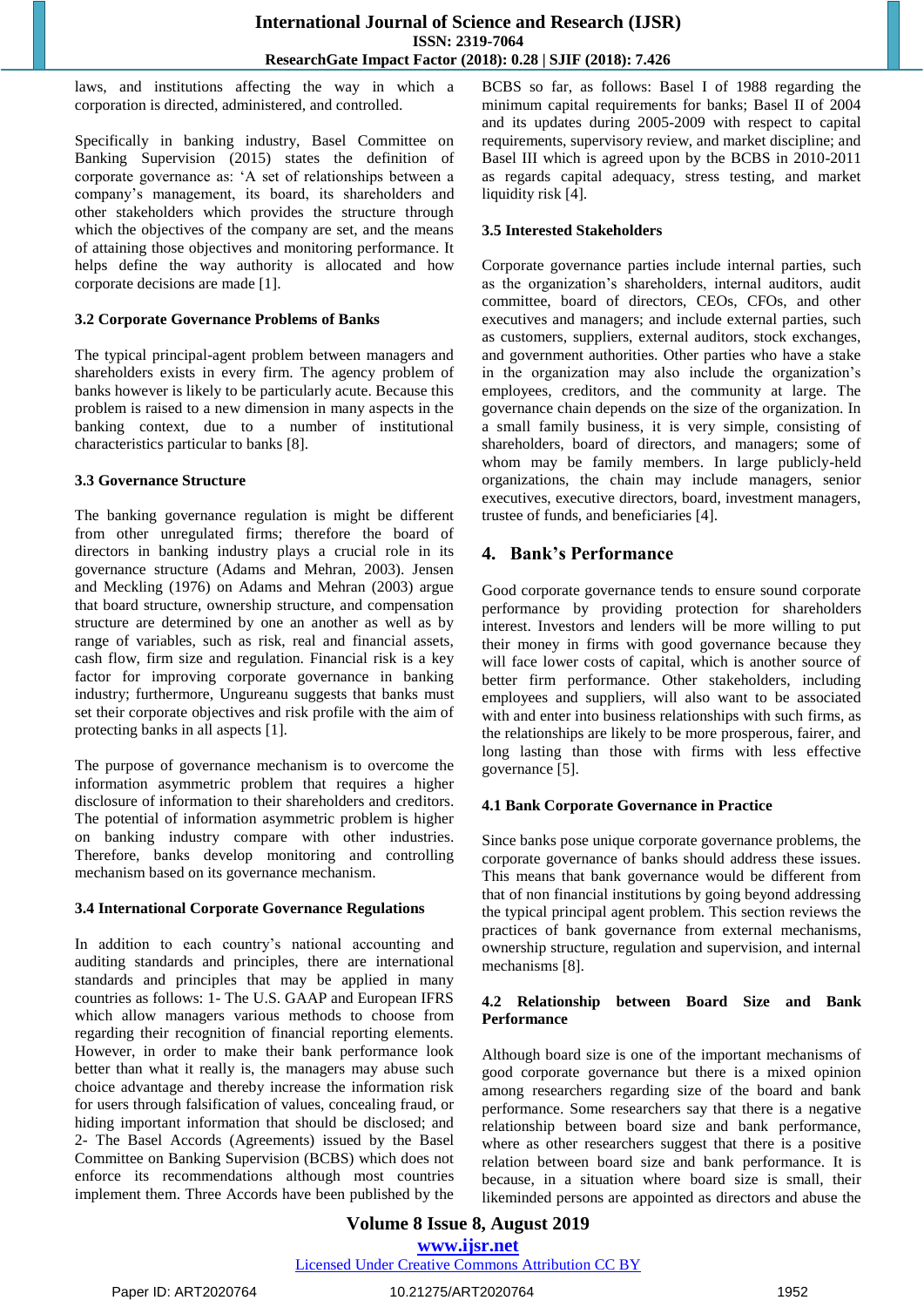rights of minor shareholders. In spite of having difficulties to manage a large board in banks which causes delays in executing important decisions and creates hidden costs for banks but at the same time it is very beneficial for firm performance where the rights of minor shareholders are at stake. Again, some researchers found that bank performance is unaffected by size of the board (Holthauson and Larcker, 1993). This finding is also supported by Forbes and Milliken, (1999).

# **4.3 Relationship between Board Independence and Bank Performance**

One of the conditions of the BSEC is that at least one fifth of the total number of directors in the company's Board shall be independent. Presence of independent directors in board can bring independence in decision and able to eradicate agency problem and curb managerial self-interest therefore mass shareholders interest can be protected. Board independence is negatively related to bank performance stated that the result for relationship between board independence and firm performance are mixed. Dehaene unveiled that a proportion of independent directors are positively correlated with ROE among Belgian companies. This finding is supported by Byrd. As he pointed out a significant positive effect of independent directors on firm performance. Ramdani and Witteloostuijn claimed that board independence only has an effect on firms with average performance; firms with below average performance are not affected. On the other hand, Chen claimed that the percentage of independent directors on boards has little impact on overall firm performance. Inversely, research by Hermalin and Weisbach found no evidence that board independence affects firm performance. This result was consistent with another study conducted by Klein.

# **4.4 Relationship Between Internal Audit Committee and Bank Performances**

Many of the internal auditors suggest that there is a correlation between internal audit function and firm's performance. A group of researchers suggest that the audit committee plays a large role in consolidation of financial control within a company**.** Audit committees help to figure out appearance of errors in earnings management, which otherwise may lead to inaccurate financial statements. The effective internal audit can also safeguard the firm from potential losses and increase level of shareholders value, internal audit tends to achieve better returns by improving higher firm performance.

# **4.5 Relationship between Capital Adequacy Ratio and Bank Performances**

In the banking industry, capital is usually regulated by an apex bank to mitigate bank solvency problems. Customers are more concerned with the sufficiency of banks' capital for the safety of their deposits. Capital adequacy ratio helps a bank to absorb its realized and anticipated losses (risk) and improve their return on capital [5].

# **5. Conclusion**

Corporate governance is often associated with banks. They can benefit from this practice. Corporate governance consists of rules that direct the roles and actions of key people rather than processes. Corporate governance rules focus on creating better management and fewer ethical or legal problems. A corporate governance program can boost banks reputation. If the banks publicize with corporate governance policies and detail how they work, more stakeholders will be willing to work with them. This can include lenders who see banks have strong fiscal policies and internal controls, charities. The practice of sharing internal information with key stakeholders is known as transparency, which allows people to feel more confident. Moreover, corporate governance limits the potential for bad behavior of employees by instituting rules to reduce potential fraud and conflict of interest. For instance, the company might draft a conflict of interest statement that top executives must sign, requiring them to disclose and avoid potential conflicts.

Effective corporate governance is critical to the proper functioning of the banking sector and the economy as a whole. Banks perform a crucial role in the economy by intermediating funds from savers and depositors to activities that support enterprise and help drive economic growth. Also, cooperating helps to provide a degree of confidence that is necessary for the proper functioning of a market economy. Corporate governance in banks also boosts the confidence of investors. It reduces the risk of capital outflow from an economy and at the same time, increases the flow of capital in the economy.

# **References**

- [1] Ki Hajar Dewantara, Kota Jababeka, Cikarang Baru, "Corporate Governance in Banking Industry: An Explantory Study" , Research journal of Finance and Accounting, Vol. 7, No. 6, 2016.
- [2] DR. Thobby Wakarmamu, M. Si, " The Role of Good Corporate Governance Banking Sector in Supporting Risk Management Principles as the Implementation of Prudential", European Journal of Business and Management, Vol.7, No. 35, 2015.
- [3] Anshuman Kumar, Yatin Nihalani, "The Effect of Corporate Governance on the Performance of Indian Banks ", International Journal of Innovative Research & Development ", Vol. 3, Issue 8, August, 2014.
- [4] Ahmed Mohsen Al-Baidhani, " The Effect of Corporate Governance on Bank Performance : Evidence from the Arabian Peninsula" , Conference Paper, January 2015.
- [5] Fahmida Akhter, Mohammed Rafiqul Alam, " Impact of Corporate Governance on Performance of Commercial Banks in Bangladesh" , The Cost and Management, volume -45, October, 2018.
- [6] Salma Belhaj, Cesario mateus, " Corporate Governance Impact on Bank Performance Evidence from Europe ", Corporate Ownership & Control, Volume 13, 2016.
- [7] Guidelines, " Corporate Governance Principles for Banks " July 2015.

**Volume 8 Issue 8, August 2019**

**www.ijsr.net**

Licensed Under Creative Commons Attribution CC BY